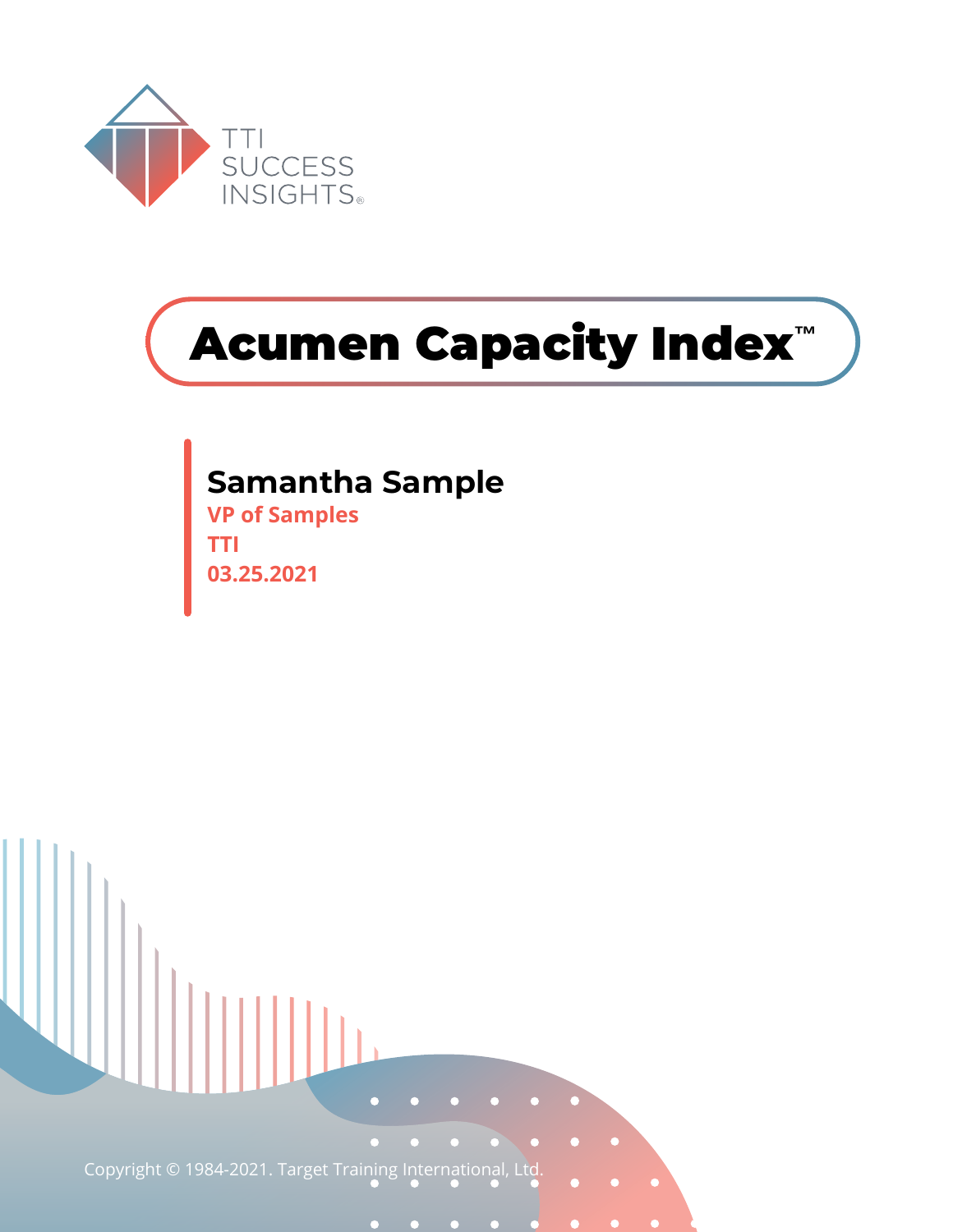# <span id="page-1-0"></span>**Table of Contents**

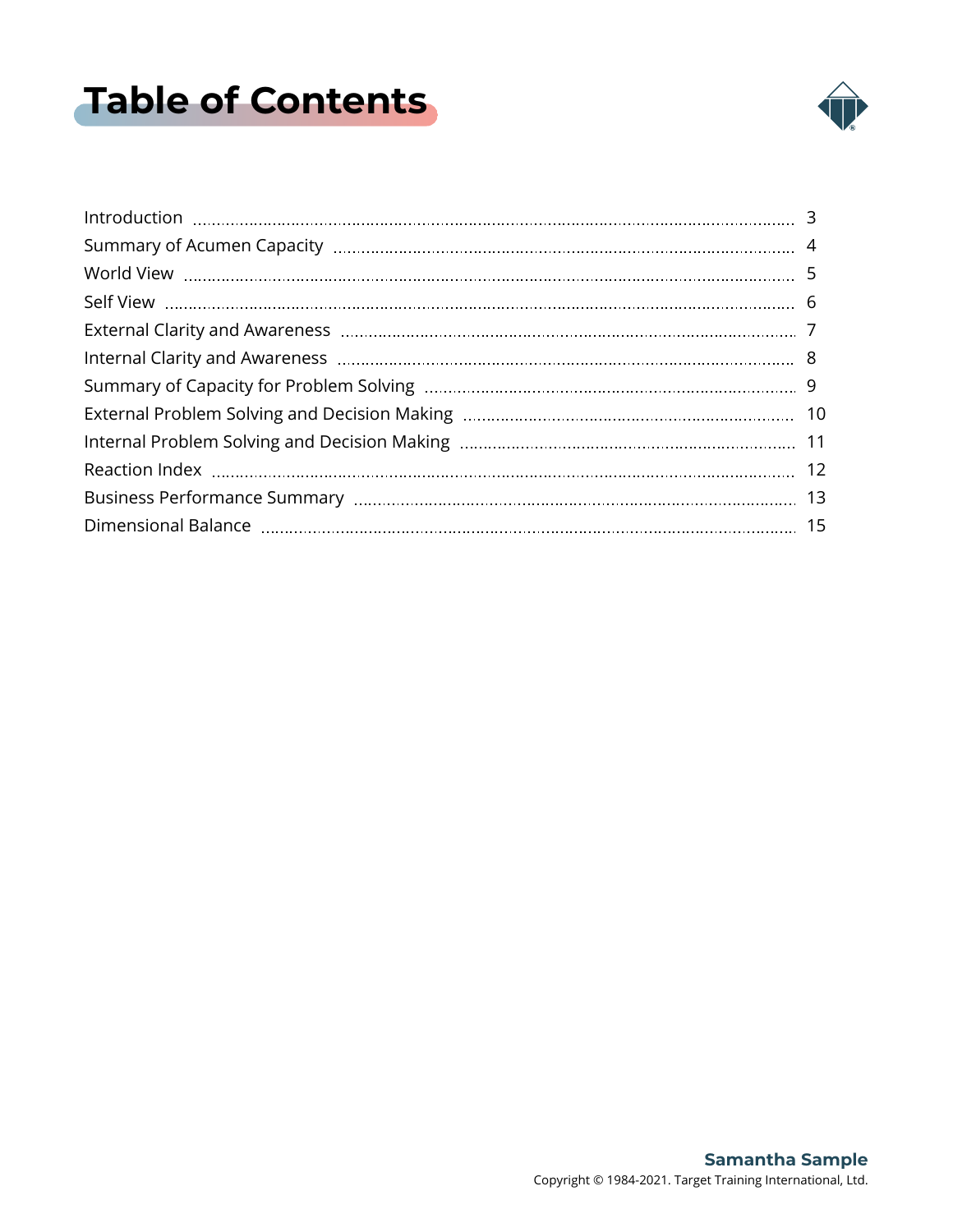# <span id="page-2-0"></span>**[Introduction](#page-1-0)**



Research shows that the most effective people understand themselves and develop strategies to meet the demands of their environment. The Acumen Capacity Index (ACI) report helps individuals accurately perceive the world around them as well as themselves.

Acumen can be seen through a person's ability to make value judgments. Another way to see acumen is by considering people's ability to organize their intellectual and emotional reasoning. In essence the stronger a person's acumen, the more aware that person is of how biases impact one's ability to address situations. Acumen sheds light on an individual's performance and conduct.

This report explores both how people interact with the world and, on a more personal level, how they view their value in the world.

- Summary of Acumen Capacity
- World View
- Self View
- **•** External Concentration Score
- Capacity for Problem Solving
- Reaction Index
- Business Performance Summary
- **•** Dimensional Balance

Be sure to read the entire report with an open mind. Everyone has areas where they can improve. Use the content of this report while working with your mentor, professional coach or manager in order to make improvements, both personally and professionally.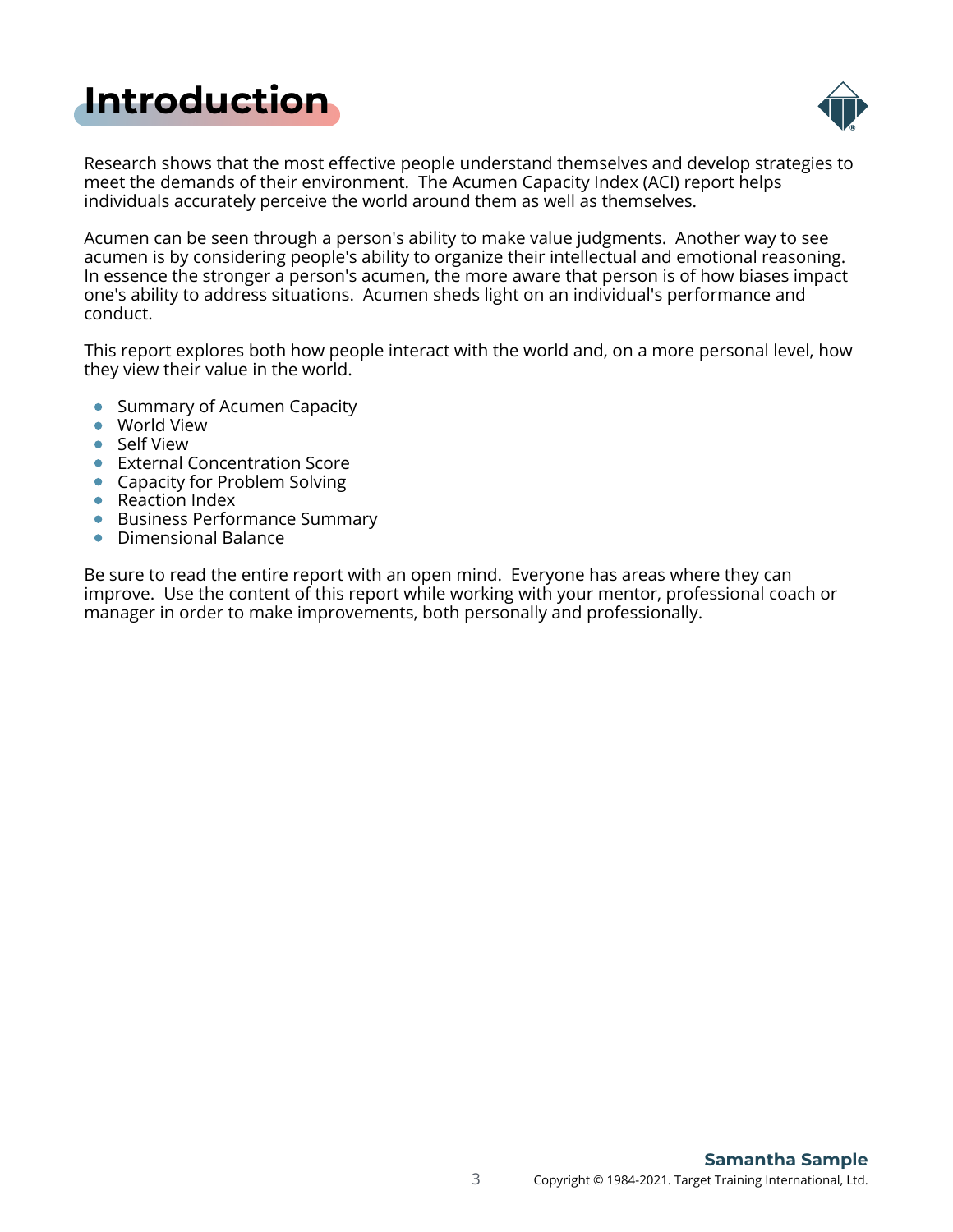# <span id="page-3-0"></span>**[Summary of Acumen Capacity](#page-1-0)**



The Dimensions section measures Samantha's ability to understand each of the dimensions individually as well as the ability to differentiate the value elements in situations.



**Samantha's Self View**

4 Copyright © 1984-2021. Target Training International, Ltd. **Samantha Sample**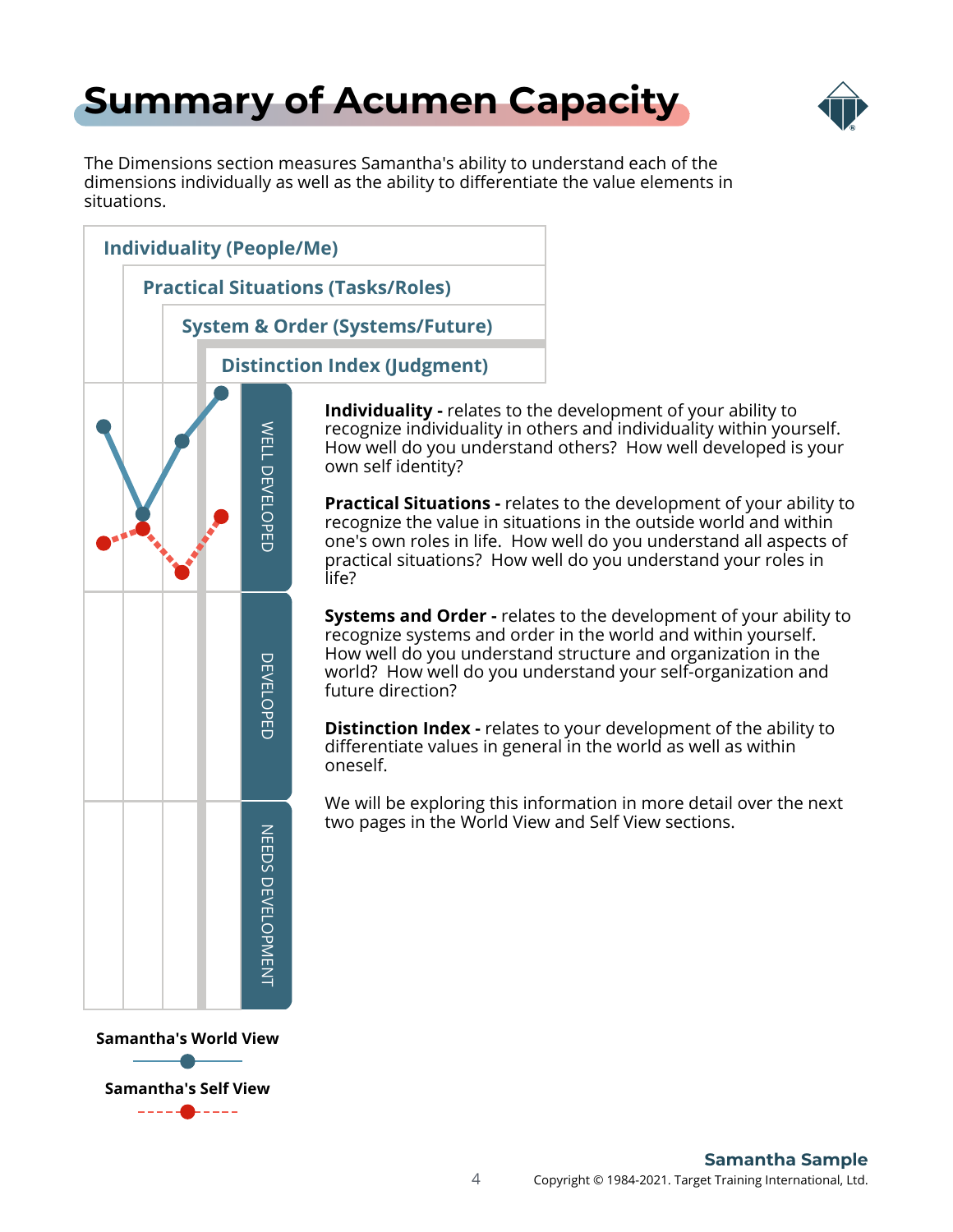## <span id="page-4-0"></span>**[World View](#page-1-0)**



This is how Samantha sees the world around her. This view measures her clarity and understanding of people, tasks and systems. It could also be looked at in terms of feeling, doing and thinking from an external standpoint. The statements below are based primarily on the 3 dimensions found on the World View side of the dimensional balance page. The statements will be listed in scoring order from highest to lowest.

- Samantha values people as individuals, rather than just on their performance, even when she is in a management position.
- Samantha understands people well and enjoys a feeling of mutual respect for others.
- Samantha enjoys forming and maintaining close affiliations with others.
- Samantha sees order and structure as necessary requirements for getting things done.
- Samantha performs best in an atmosphere that has a clear structure and a well-defined chain of command.
- Samantha has good thinking and planning abilities.
- Samantha sees the practical perspective clearly and will ignore interruptions to stay focused.
- Samantha performs best in an atmosphere that is practical, with the end-point of each project or task clearly defined.
- Samantha focuses on solutions to problems to achieve goals.  $\bullet$
- Samantha will try to find a way to accomplish objectives, even if the necessary resources are not available.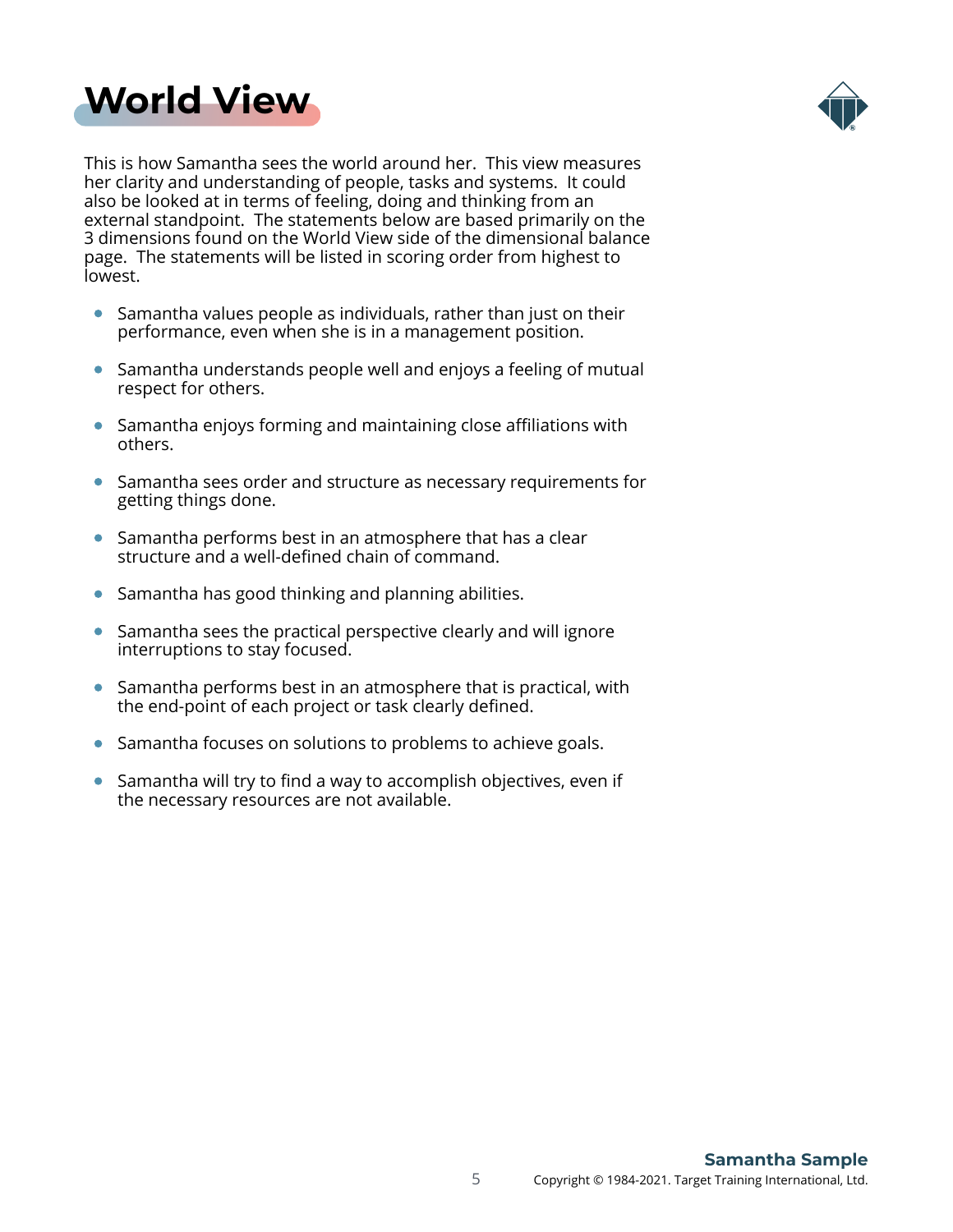<span id="page-5-0"></span>



This is how Samantha sees herself. This view measures her clarity and understanding of herself, her roles in life and her direction for the future. The internal dimensions are a reflection of her from both personal and professional viewpoints. The statements below are based on the 3 dimensions found on the Self View side of the dimensional balance page. The statements will be listed in scoring order from highest to lowest.

- Samantha will focus on the process of role changes when necessary to assure a smoother transition.
- Samantha is a person who emphasizes her personal and professional roles.
- Samantha has a good grasp of her life roles.
- Samantha tends to rely on herself in the face of adversity.
- Samantha may call upon her inner strength when needed to get through a situation.
- Samantha could benefit from developing a deeper understanding and appreciation of herself.
- Samantha tends to follow a set of organizing principles for her life.  $\bullet$
- Samantha is open to future possibilities and opportunities, and her flexibility about her long-term future should help her to take advantage of opportunities.
- Samantha focuses on the directional aspects of life, where she is going and who she will become.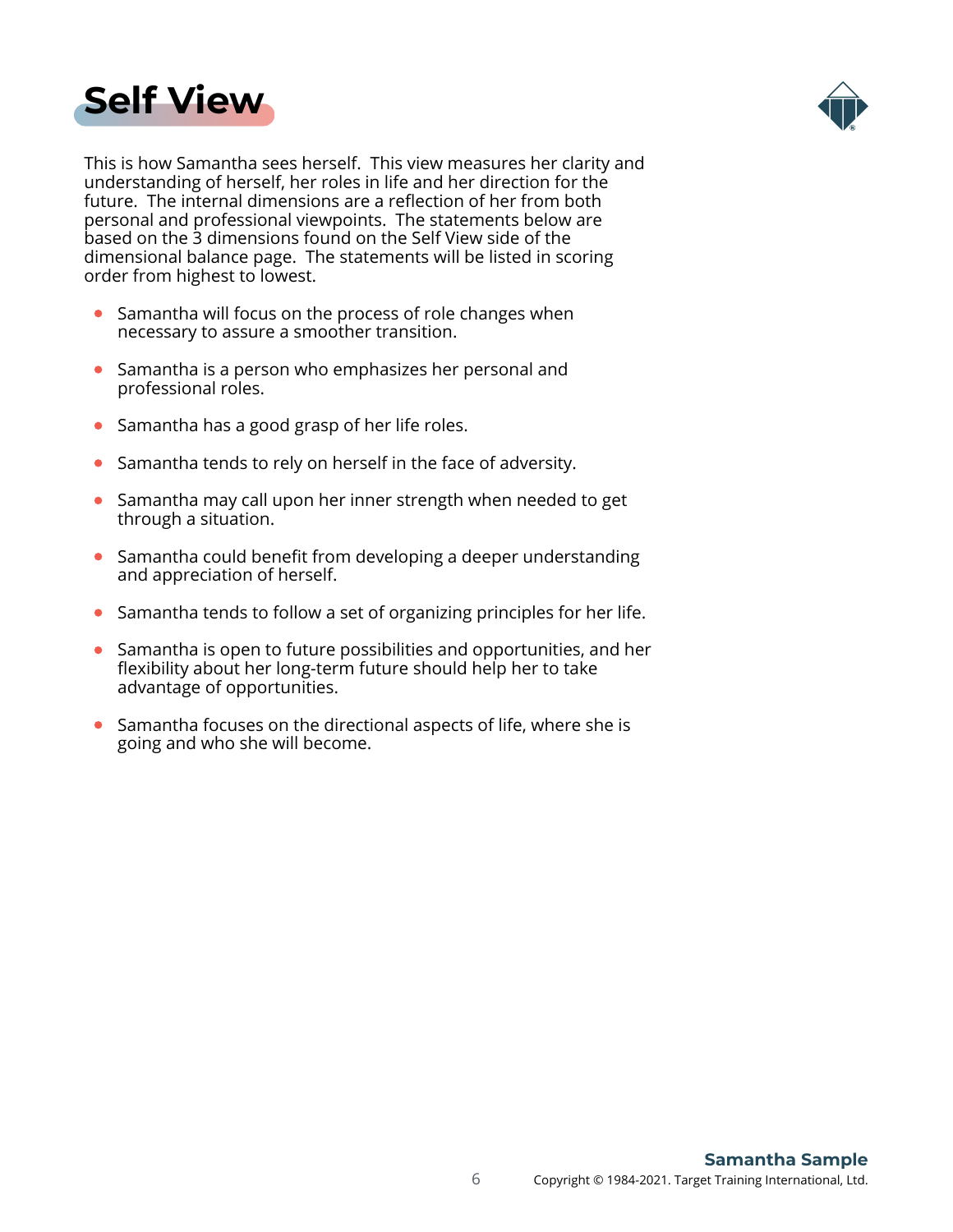## *Clarity of Performance measures a person's ability to recognize what's relevant in situations, their ability*

<span id="page-6-0"></span>**[External Clarity and Awareness](#page-1-0)**

*for focusing on, understanding and valuing all three dimensions evenly in the outside world. Situational Awareness is the measurement of Samantha's viewpoint of the reality in the outside world. Both the Clarity of Performance and Situational Awareness should be evaluated by taking the Emotional Bias Distortion Score into account. Does Samantha have a clear view of the outside world to go with her level of balance and reality?*

**External Clarity of Performance:** The level of balance based on Samantha's ability to evaluate people, practical and theoretical situations in the outside world.

- Samantha should do her best to remain objective in dealing with situations and issues of all kinds.
- To establish a more balanced view of the world, Samantha should seek to understand and appreciate tasks and practical matters.

*Based on your current level of balance, where is the greatest impact: people, tasks or systems?*

*Is your level of balance appropriate for your professional/personal life and path?*



**External Situational Awareness:** Your level of reality based on your perception of the outside world.

- Samantha may be "closed" to certain things.
- Samantha may be unrealistic in matters personal, practical and theoretical.

*How realistic is your world perception or your expectations of the world in terms of people, tasks and systems?*

*How is this level (or lack) of expectations or perception impacting you?*





**Emotional Bias Distortion:** This could also be referred to as your external blind spots as shown on the Dimensional Balance page. The higher the score the less clear your world view is in terms of people, tasks and systems. Scores over 20 can moderately affect the impact of your External Clarity of Performance and Situational Awareness. Scores over 40 can greatly cloud these areas.

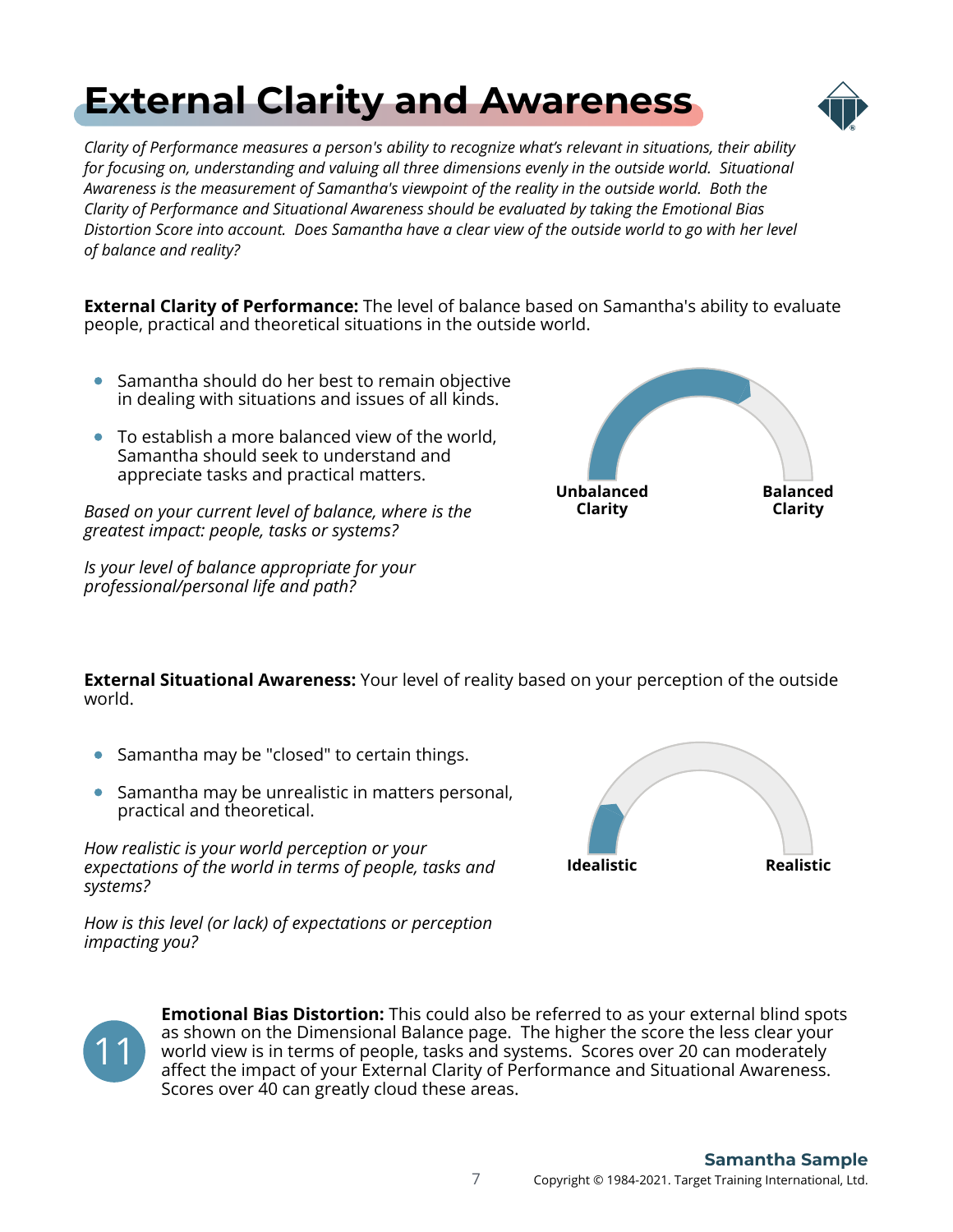### 8 Copyright © 1984-2021. Target Training International, Ltd. **Samantha Sample**

<span id="page-7-0"></span>

*Clarity of Performance measures a person's ability to recognize what's relevant in situations, their ability for focusing on, understanding and valuing all three dimensions evenly within one's self. Situational Awareness is the measurement of Samantha's viewpoint of the reality within her own world. Both the Clarity of Performance and Situational Awareness should be evaluated by taking the Emotional Bias Distortion description into account. Does Samantha have a clear view of herself to go with her level of balance and expectations?*

**Internal Clarity of Performance:** The level of balance based on Samantha's ability to evaluate who you are, your roles and your future.

- She may want to focus on clarifying her envisioned future of who and what she ought to become.
- Samantha has a balanced view of internal issues and situations.

*Based on your current level of balance, where is the greatest impact: you as a person, your roles or your future?*

*How does this level of balance impact you (positive/negative) in your current situation?*

**Internal Situational Awareness:** Your level of expectations based on your perception of yourself, your roles and your future.

- Samantha is acutely aware of her own strengths and weaknesses.
- Samantha has good awareness in terms of herself, role and direction.

*How realistic is your self perception or your expectations in terms of you as a person, your roles and your future?*

*What insights have you discovered about yourself that could be further developed?*









Awareness. Scores over 40 can greatly cloud these areas.

**Emotional Bias Distortion:** This could also be referred to as your internal blind spots as shown on the Dimensional Balance page. The higher the score the less clear your self-view is in terms of you as a person, your roles and your future. Scores over 20 can moderately affect the impact of your Internal Clarity of Performance and Situational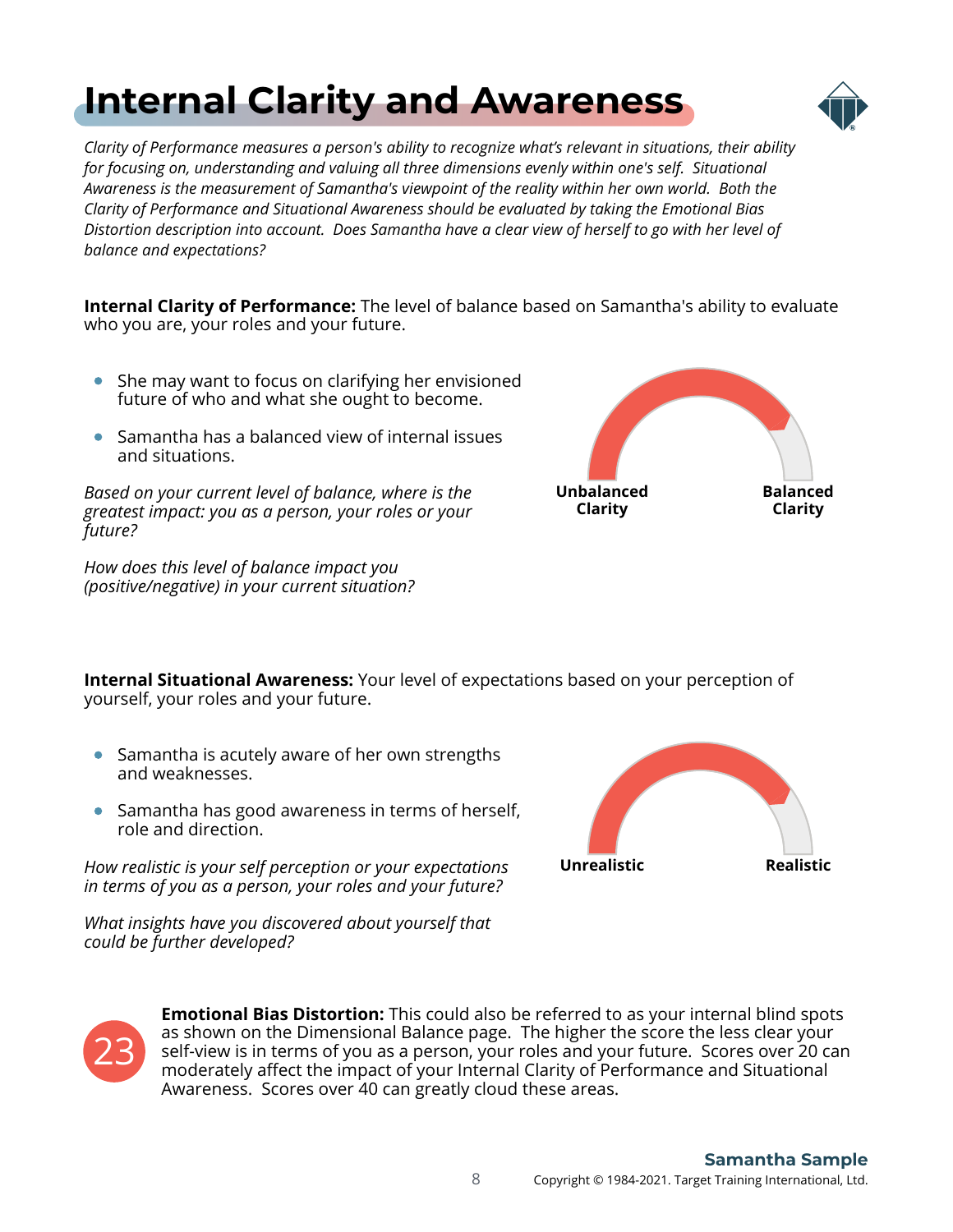<span id="page-8-0"></span>**[Summary of Capacity for Problem Solving](#page-1-0)**



**Samantha's World View**

**Samantha's Self View**

**Individual Situations -** relates to the development of your ability to recognize the importance within situations concerning the individuality of others and concerning one's own individuality.

**Practical Situations -** relates to the development of your ability to recognize the importance within practical situations and in situations concerning one's own roles in life.

**Theoretical Situations -** relates to the development of your ability to recognize the importance within systems and in situations requiring self-discipline.

**Problems and Decisions -** relates to the development of your ability to recognize the importance within situations in the world and in oneself.

**Reaction Index -** relates to the development of your ability for organizing one's reactions when confronted with situations in the world and within oneself.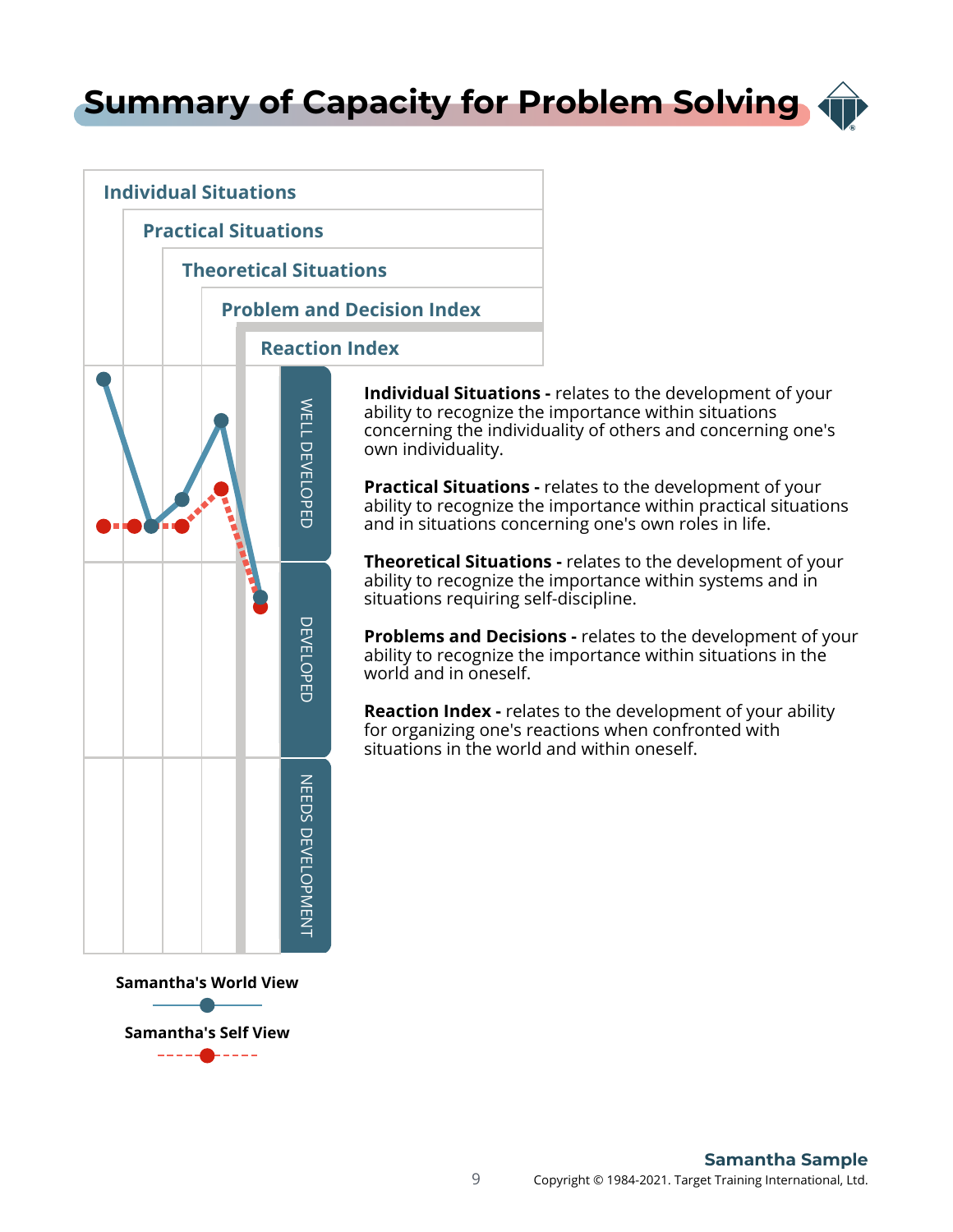### <span id="page-9-0"></span>**[External Problem Solving and Decision Making](#page-1-0)**



*The following scores will identify Samantha's ability to identify and solve specific types of problems as well as her ability to make balanced decisions in the outside world.*

| Capacity for Solving Problems Involving People - The ability to<br>identify and solve problems related to the individuality of people.<br>30<br>40<br>90<br>10<br>20<br>50<br>60<br>70<br>80<br>100<br>0                                                                |    |    |    |    |    |    |    |       |    |     |     |  |  |
|-------------------------------------------------------------------------------------------------------------------------------------------------------------------------------------------------------------------------------------------------------------------------|----|----|----|----|----|----|----|-------|----|-----|-----|--|--|
|                                                                                                                                                                                                                                                                         |    |    |    |    |    |    |    |       |    |     | 100 |  |  |
|                                                                                                                                                                                                                                                                         |    |    |    |    |    |    |    | $86*$ |    |     |     |  |  |
| <b>Capacity for Solving Practical Problems</b> - The ability to identify<br>and solve problems related to tasks and practical situations.                                                                                                                               |    |    |    |    |    |    |    |       |    |     |     |  |  |
| 0                                                                                                                                                                                                                                                                       | 10 | 20 | 30 | 40 | 50 | 60 | 70 | 80    | 90 | 100 |     |  |  |
|                                                                                                                                                                                                                                                                         |    |    |    |    |    |    |    |       |    |     | 80  |  |  |
|                                                                                                                                                                                                                                                                         |    |    |    |    |    |    |    | $82*$ |    |     |     |  |  |
| <b>Capacity for Solving Theoretical Problems</b> - The ability to<br>identify and solve systems, structural and theory-based<br>problems.<br>10<br>50<br>60<br>70<br>100<br>20<br>30<br>40                                                                              |    |    |    |    |    |    |    |       |    |     |     |  |  |
|                                                                                                                                                                                                                                                                         |    |    |    |    |    |    |    | 80    | 90 |     | 84  |  |  |
|                                                                                                                                                                                                                                                                         |    |    |    |    |    |    |    | $81*$ |    |     |     |  |  |
| <b>Capacity for Problem Solving and Decision Making in the</b><br><b>Outside World</b> - The ability to perceive all relevant information<br>regarding people, tasks and systems. The higher your score, the<br>more balanced your problem and decision making will be. |    |    |    |    |    |    |    |       |    |     |     |  |  |
| 0                                                                                                                                                                                                                                                                       | 10 | 20 | 30 | 40 | 50 | 60 | 70 | 80    | 90 | 100 |     |  |  |
|                                                                                                                                                                                                                                                                         |    |    |    |    |    |    |    |       |    |     | 92  |  |  |
|                                                                                                                                                                                                                                                                         |    |    |    |    |    |    |    | 79*   |    |     |     |  |  |

\* 68% of the population falls within the shaded area.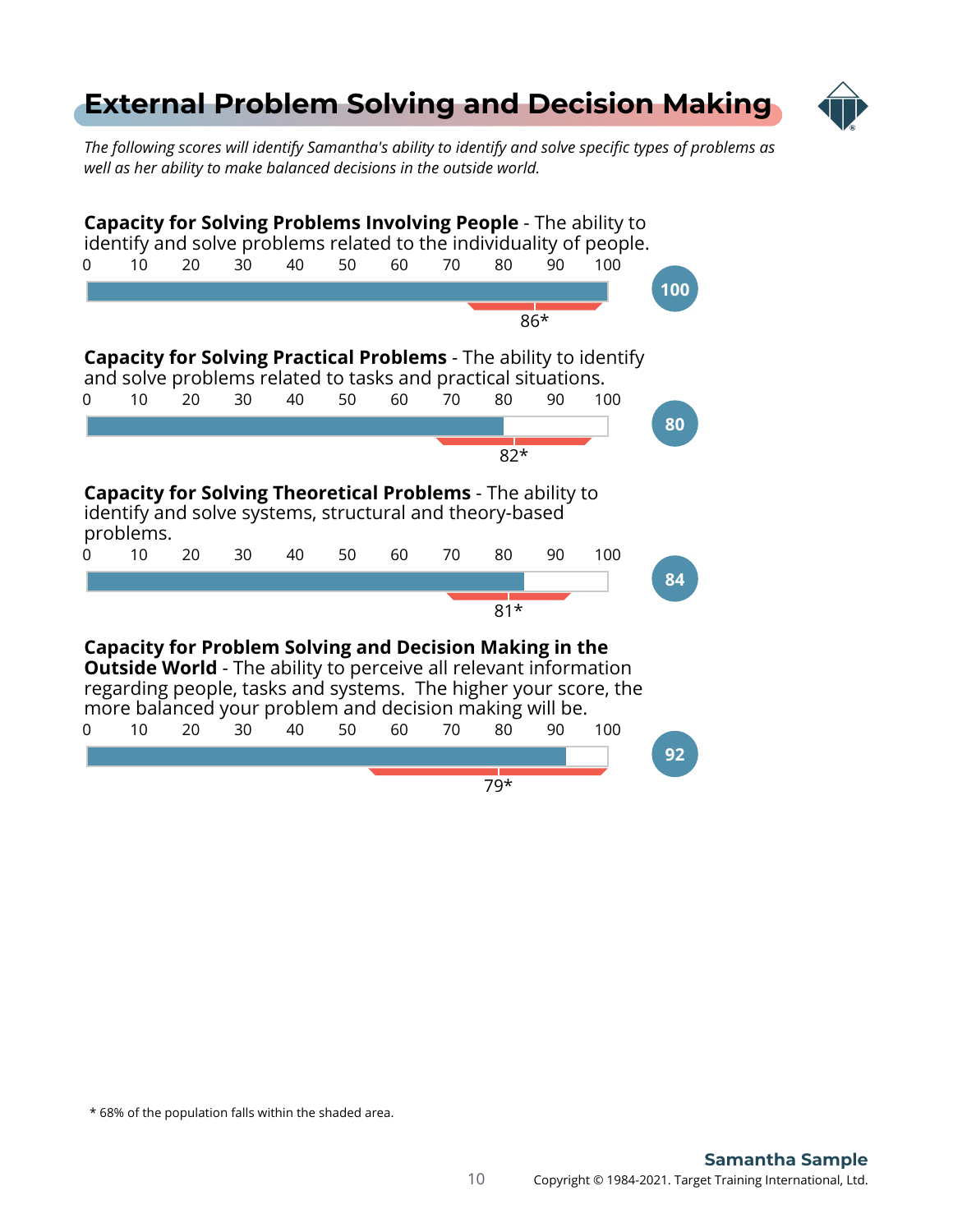## <span id="page-10-0"></span>**[Internal Problem Solving and Decision Making](#page-1-0)**

*The following scores will identify Samantha's ability to identify and solve specific types of problems as well as her ability to make balanced decisions within one's self.*



\* 68% of the population falls within the shaded area.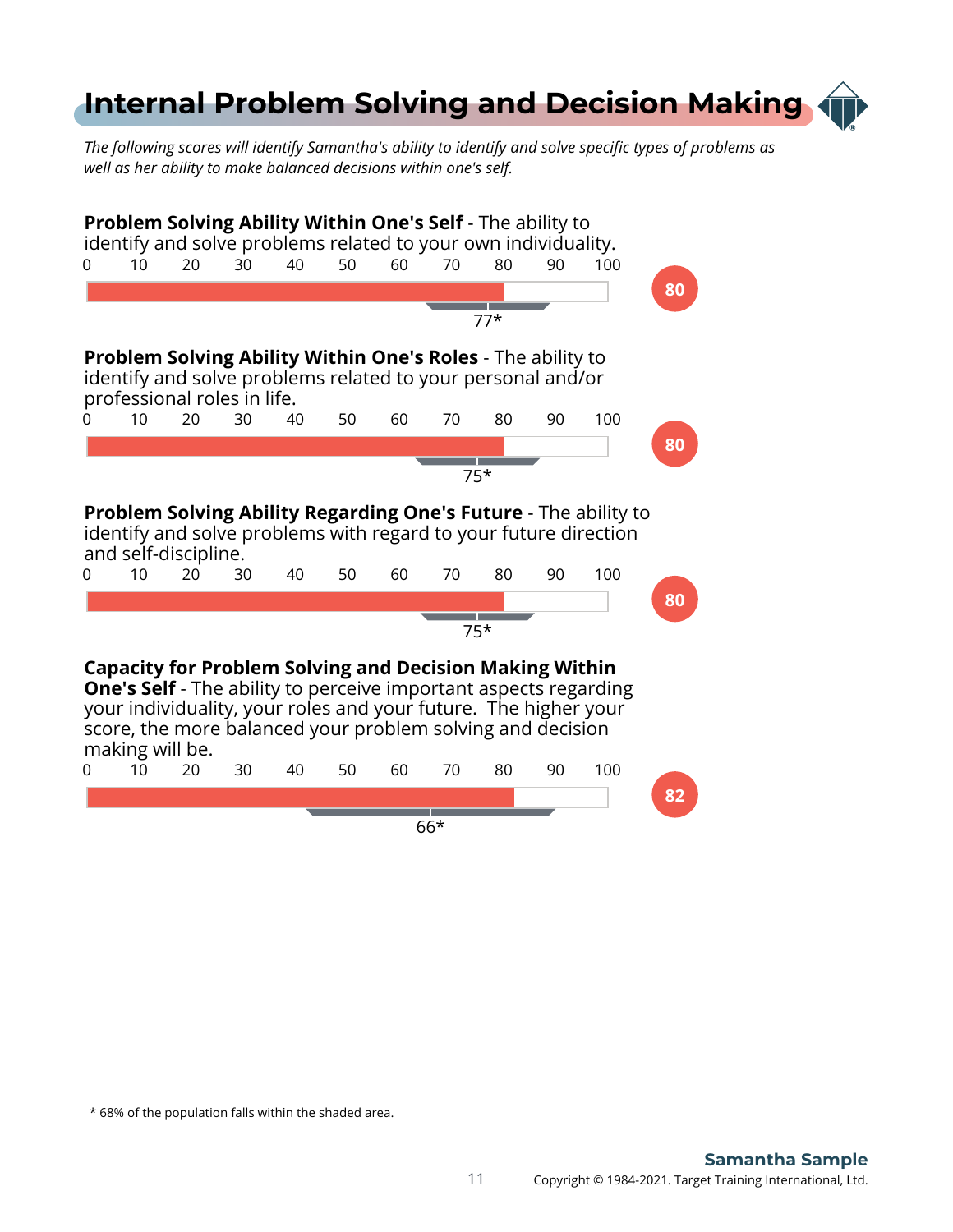*The Reaction Index is determined by looking at Samantha's External Control and Internal Control. The combination of this information will identify one's ability for appropriate responses in difficult situations.*

**External Control:** The ability to appear to be rational and in control when facing problems or crises.

- She shows some discipline and organization when reacting to conflict, primarily dealing with problems involving systems and theories.
- $\bullet$  She shows some discipline and organization when reacting to conflict, primarily dealing with problems involving practical situations.
- She shows some discipline and organization when reacting to conflict, primarily dealing with problems involving other people.
- Her capacity to organize and discipline her reactions when confronted with outside problems is developed.

**Internal Control:** The ability to remain in conscious command of one's internal self when confronted with difficult circumstances and to respond rationally.

- $\bullet$  She shows some discipline and organization when reacting to conflict, primarily dealing with problems involving self-discipline.
- She shows some discipline and organization when reacting to conflict, primarily dealing with problems involving her roles in life.
- $\bullet$  She shows some discipline and organization when reacting to conflict, primarily dealing with problems involving her own individuality.
- Her capacity to organize and discipline her reactions when confronted with problems within herself is developed.







<span id="page-11-0"></span>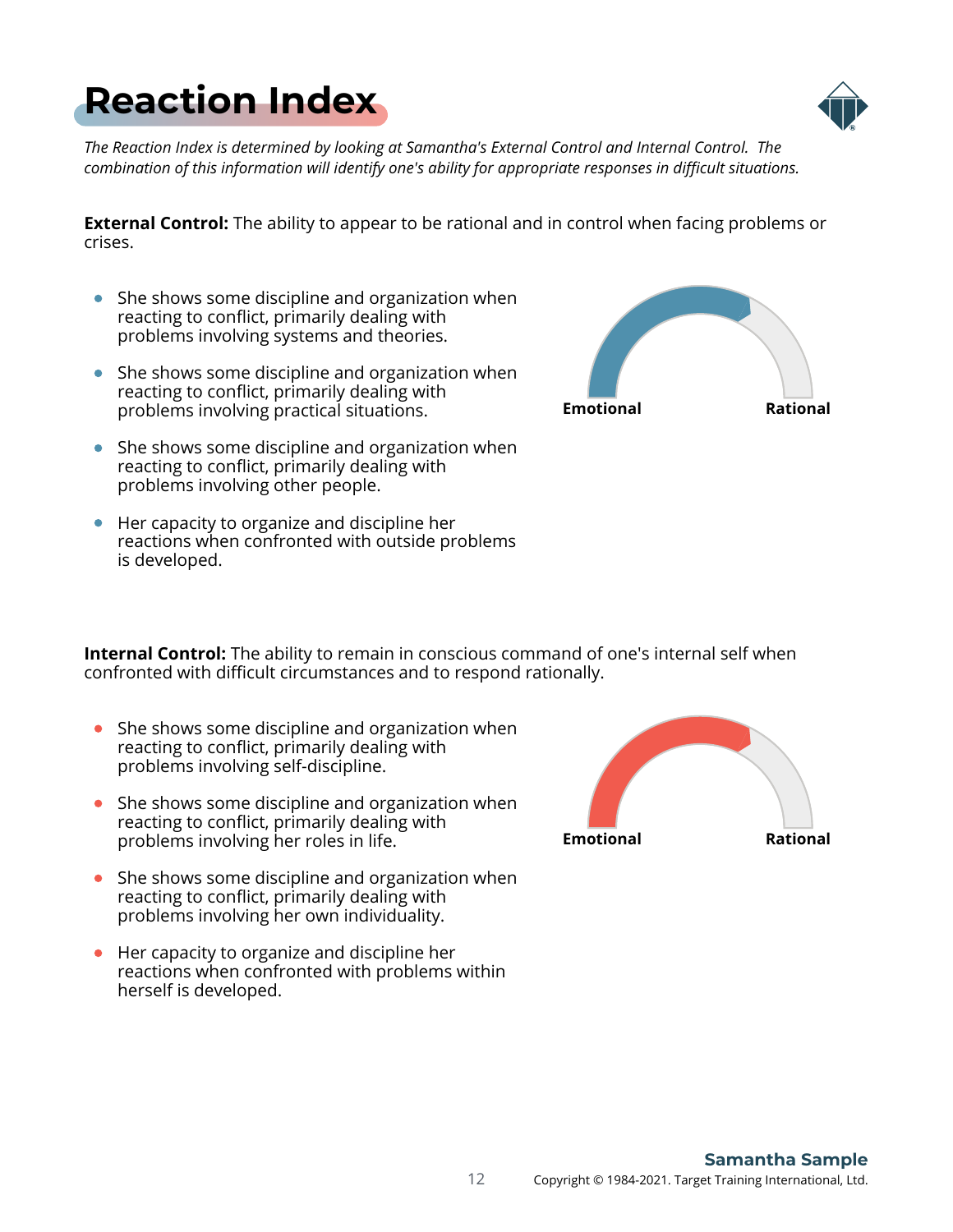## <span id="page-12-0"></span>**[Business Performance Summary](#page-1-0)**



*The Business Performance Summary will identify Samantha's ability to solve problems and concentrate during challenging times and ability to make balanced decisions.*



Scores over 20 can moderately affect the impact of your Internal Concentration score awareness. Scores over 40 can greatly cloud these areas.

 $\blacksquare$  - External  $\blacksquare$  - Internal  $\blacksquare$  - Combined External and Internal

\* 68% of the population falls within the shaded area.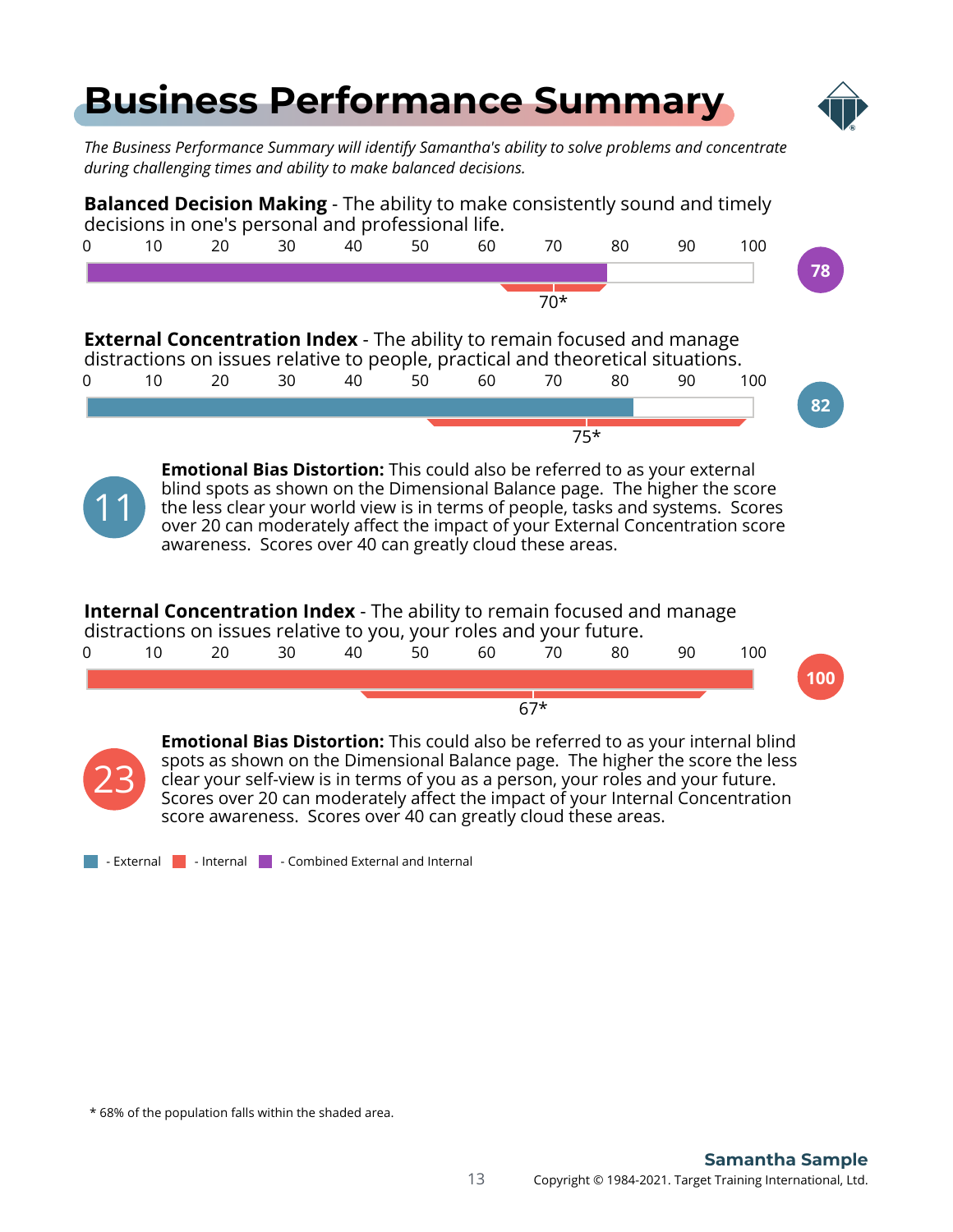# **[Business Performance Summary](#page-1-0)**



### **Continued**

**Attitude Index:** The Attitude Index measures your current outlook regarding your external or world view at the time when you completed the assessment. This is a very sensitive measurement and may pick up on something that has affected you within a few days or even several weeks of completing this assessment.

- Open-minded accessible, flexible  $\bullet$
- Appreciative grateful, thankful  $\bullet$
- Approving favorable
- Positive encouraging, upbeat
- **•** Dynamic lively, energetic, vibrant



### **How has your optimistic outlook benefited you in recent times?**

### **How can you build on this in the future?**



**Emotional Bias Distortion:** This could also be referred to as your external blind spots as shown on the Dimensional Balance page. The higher the score the less clear your world view is in terms of people, tasks and systems. Scores over 20 can moderately affect your Attitude Index. Scores over 40 can greatly cloud your outlook.